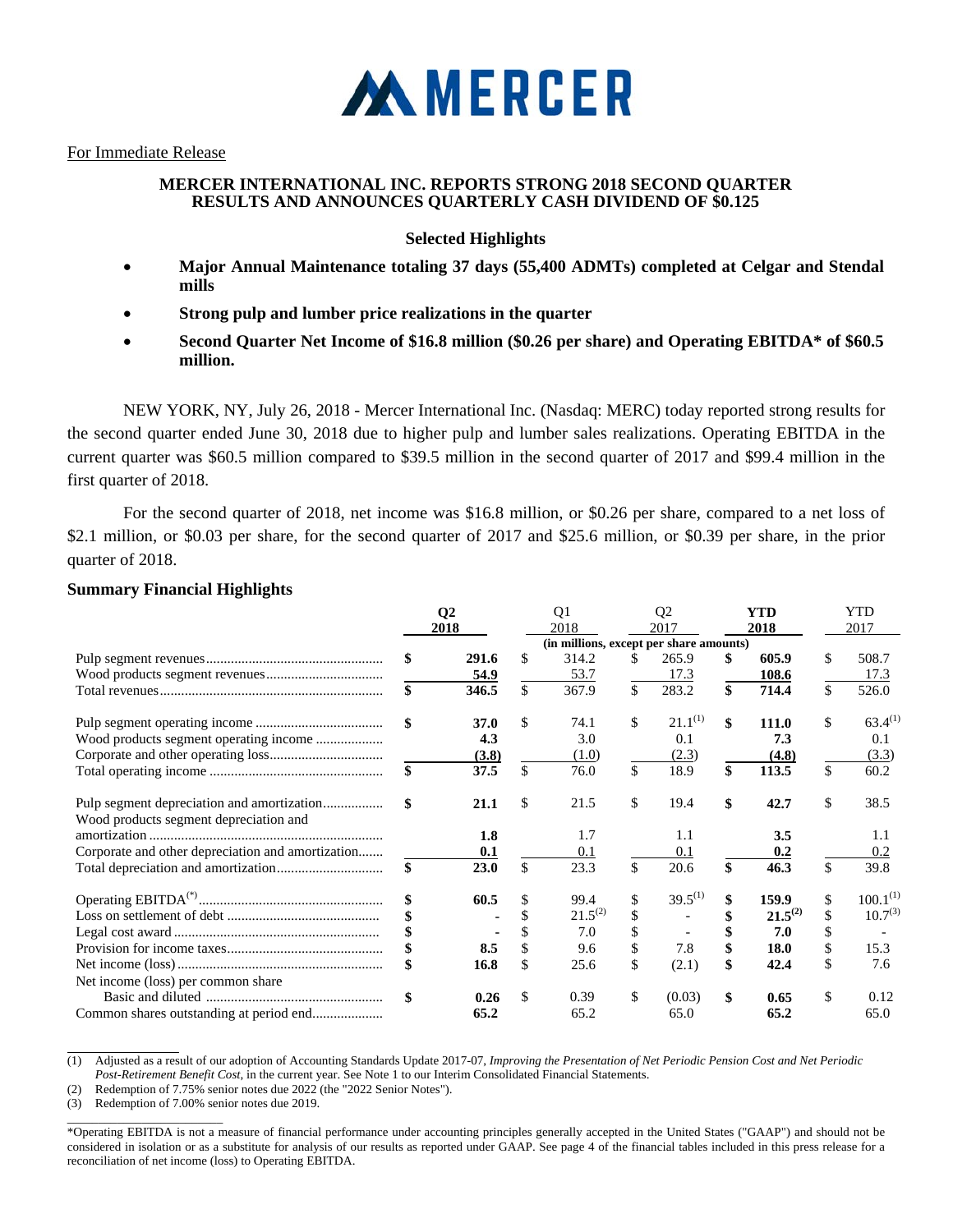Mr. David M. Gandossi, the Chief Executive Officer, stated: "We are pleased with our performance and results for the second quarter of 2018 as:

- This was a significant maintenance quarter for us. We had an aggregate of 37 days (55,400 ADMTs) of downtime at our Celgar and Stendal mills. We estimate that such downtime adversely affected our operating income by approximately \$59.1 million comprised of \$36.6 million in direct out-of-pocket costs and the balance in reduced production. Many of our competitors that report their financial results using International Financial Reporting Standards capitalize their direct costs of maintenance downtime; and
- Even with such maintenance, strong pulp and lumber sales realizations permitted us to generate Operating EBITDA of \$60.5 million in the current quarter."

He continued: "In the second quarter of 2018, pulp prices in Europe and North America increased and pulp prices in China were generally flat compared to the prior quarter of 2018. In the second quarter of 2018, European and U.S. lumber markets continued to be strong with prices near multi-year highs.

At the end of the current quarter, NBSK list prices in Europe, China and North America were approximately \$1,230, \$910 and \$1,330 per ADMT, respectively.

In the third quarter of 2018, we have 14 days of scheduled maintenance downtime (which will reduce production by approximately 14,800 ADMTs) at our Rosenthal mill and in the fourth quarter of 2018, we have three days of scheduled maintenance downtime (which will reduce production by approximately 5,700 ADMTs) at our Stendal mill.

Currently, the NBSK pulp market is generally balanced with world producer inventories at about 28 days' supply. Looking forward, we believe the new pulp production capacity that has or is coming online will not materially adversely impact the market in the near term as a result of continued steady demand growth, producer downtime and continuing restrictions on the import of recovered or waste paper in China. We also expect lumber markets to moderately adjust from their multi-year highs in the near term."

Mr. Gandossi concluded: "In addition, it has been a year since we acquired the Friesau sawmill. In the last year we have ramped up our lumber business ahead of plan, we are realizing significant synergies between our solid wood and pulp businesses, and Friesau is generating substantial value for shareholders. I am also confident our upcoming targeted investments in Friesau will generate additional value for our shareholders.

This quarter was highlighted by significant investments in our assets, which were focused on increasing our efficiency, productivity and lowering the risk of unplanned downtime. These investments are consistent with our long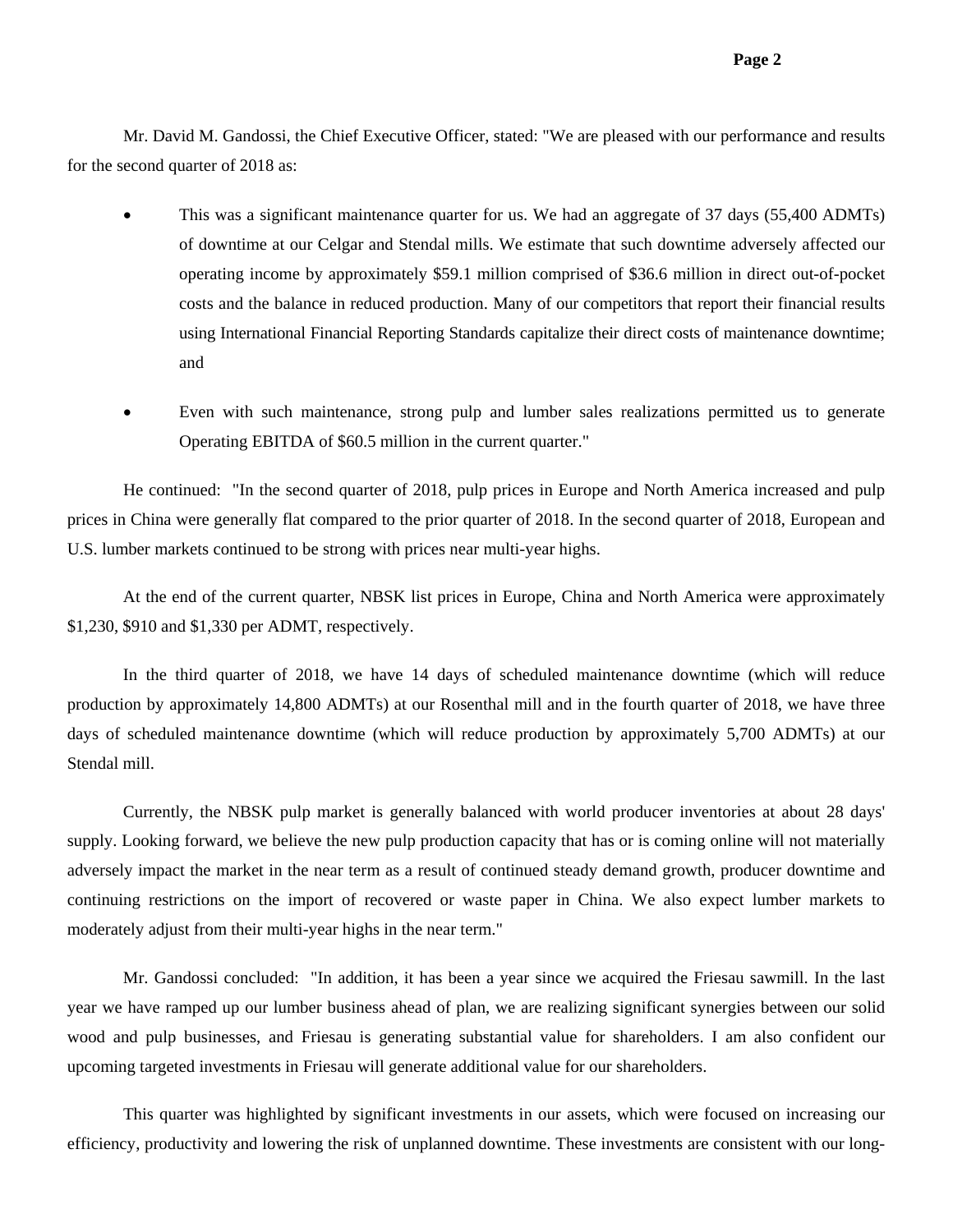term value creation strategy of leveraging our core competencies to deliver results for shareholders from world-class assets and building a platform for sustainable and profitable growth."

## **Quarterly Dividend**

A quarterly dividend of \$0.125 per share will be paid on October 3, 2018 to all shareholders of record on September 26, 2018. Future dividends will be subject to Board approval and may be adjusted as business and industry conditions warrant.

#### **Summary Operating Highlights**

|                                                                             | Q <sub>2</sub> | Q <sub>1</sub> | Q <sub>2</sub> | <b>YTD</b> | YTD    |
|-----------------------------------------------------------------------------|----------------|----------------|----------------|------------|--------|
| <b>Pulp Segment</b>                                                         | 2018           | 2018           | 2017           | 2018       | 2017   |
|                                                                             | 309.7          | 364.5          | 362.7          | 674.2      | 736.4  |
| Annual maintenance downtime ('000 ADMTs)                                    | 55.4           |                | 32.5           | 55.4       | 32.5   |
|                                                                             | 37             |                | 22             | 37         | 22     |
|                                                                             | 338.3          | 367.1          | 388.8          | 705.4      | 763.9  |
| Average NBSK pulp list prices in Europe $(\frac{1}{2}$ ADMT) <sup>(1)</sup> | 1,200          | 1,097          | 880            | 1,148      | 852    |
| Average NBSK pulp list prices in China (\$/ADMT) <sup>(1)</sup>             | 910            | 910            | 670            | 910        | 658    |
| Average NBSK pulp list prices in North America                              |                |                |                |            |        |
|                                                                             | 1,310          | 1,233          | 1,093          | 1,272      | 1,063  |
| Average pulp sales realizations (\$/ADMT) <sup>(2)</sup>                    | 821            | 783            | 624            | 801        | 604    |
|                                                                             | 294.7          | 438.0          | 448.7          | 732.7      | 920.9  |
|                                                                             | 84.6           | 175.7          | 193.5          | 260.3      | 396.1  |
|                                                                             | 99             | 107            | 89             | 104        | 90     |
| <b>Wood Products Segment</b>                                                |                |                |                |            |        |
|                                                                             | 112.0          | 103.3          | 67.5           | 215.3      | 67.5   |
|                                                                             | 113.1          | 115.1          | 41.5           | 228.2      | 41.5   |
|                                                                             | 433            | 418            | 328            | 426        | 328    |
|                                                                             | 25.6           | 20.6           | 24.0           | 46.2       | 24.0   |
|                                                                             | 127            | 135            | 110            | 131        | 110    |
| <b>Average Spot Currency Exchange Rates</b>                                 |                |                |                |            |        |
|                                                                             | 1.1922         | 1.2289         | 1.1008         | 1.2103     | 1.0838 |
|                                                                             | 0.7750         | 0.7904         | 0.7438         | 0.7826     | 0.7496 |
|                                                                             |                |                |                |            |        |

(1) Source: RISI pricing report.

(2) Sales realizations after customer discounts, rebates and other selling concessions. Incorporates the effect of pulp price variations occurring between the order and shipment dates.

(3) Average Federal Reserve Bank of New York Noon Buying Rates over the reporting period.

#### **Three Months Ended June 30, 2018 Compared to Three Months Ended June 30, 2017**

#### *Consolidated - Three Months Ended June 30, 2018 Compared to Three Months Ended June 30, 2017*

Total revenues for the three months ended June 30, 2018 increased by approximately 22% to \$346.5 million from \$283.2 million in the same quarter of 2017 primarily due to a 32% increase in pulp sales realizations and \$37.6 million of higher revenues from our wood products segment.

Costs and expenses in the current quarter increased by approximately 17% to \$309.1 million from \$264.3 million in the second quarter of 2017 primarily due to costs associated with a 66% increase in production in our wood products segment and higher maintenance and per unit fiber costs partially offset by the impact of lower pulp sales volumes.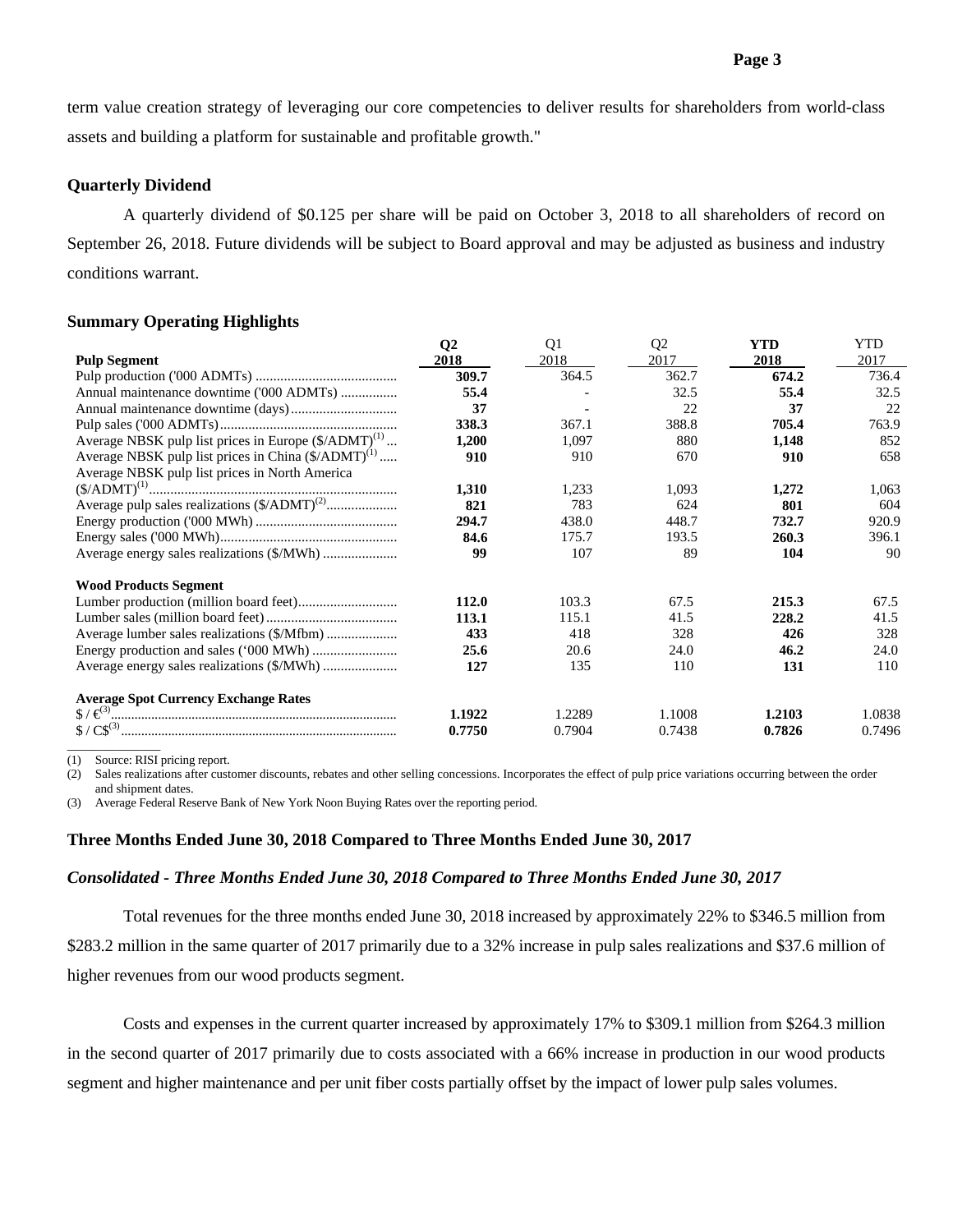In the second quarter of 2018, operating depreciation and amortization increased to \$22.9 million from \$20.5 million in the same quarter of 2017 primarily due to the negative impact of a weaker dollar on our euro and Canadian dollar denominated depreciation expense.

Selling, general and administrative expenses increased to \$15.0 million in the second quarter of 2018 from \$13.3 million in the same quarter of 2017 primarily due to the impact of a higher share price on our stock compensation expense and the negative impact of a weaker dollar.

In the second quarter of 2018, our operating income increased by approximately 98% to \$37.5 million from \$18.9 million in the same quarter of 2017 as higher pulp sales realizations more than offset lower energy and pulp sales volumes and higher maintenance and per unit fiber costs.

Interest expense in the current quarter decreased to \$12.1 million from \$13.3 million in the same quarter of 2017 primarily as a result of a lower interest rate on our outstanding senior notes.

During the second quarter of 2018, income tax expense increased to \$8.5 million from \$7.8 million in the same quarter of 2017 due to higher taxable income for our German mills.

For the second quarter of 2018, our net income increased to \$16.8 million, or \$0.26 per share, from a net loss of \$2.1 million, or \$0.03 per share, in the same quarter of 2017.

In the second quarter of 2018, Operating EBITDA increased by approximately 53% to \$60.5 million from \$39.5 million in the same quarter of 2017 as higher pulp sales realizations more than offset lower energy and pulp sales volumes and higher maintenance and per unit fiber costs.

# **Operating Results by Business Segment**

None of the income or loss items following operating income in our Interim Consolidated Statement of Operations are allocated to our segments, since those items are reviewed separately by management.

# *Pulp Segment - Three Months Ended June 30, 2018 Compared to Three Months Ended June 30, 2017*

#### *Selected Financial Information*

|  | <b>Three Months Ended</b><br><b>June 30.</b> |    |         |
|--|----------------------------------------------|----|---------|
|  |                                              |    | 2017    |
|  |                                              |    |         |
|  | 279.939                                      | S. | 244.684 |
|  | 11.693                                       |    | 21 202  |
|  | 21.127                                       |    | 19.387  |
|  | 36.976                                       |    | 21.069  |

Pulp revenues in the second quarter of 2018 increased by approximately 14% to \$279.9 million from \$244.7 million in the same quarter of 2017 due to higher sales realizations partially offset by lower sales volumes.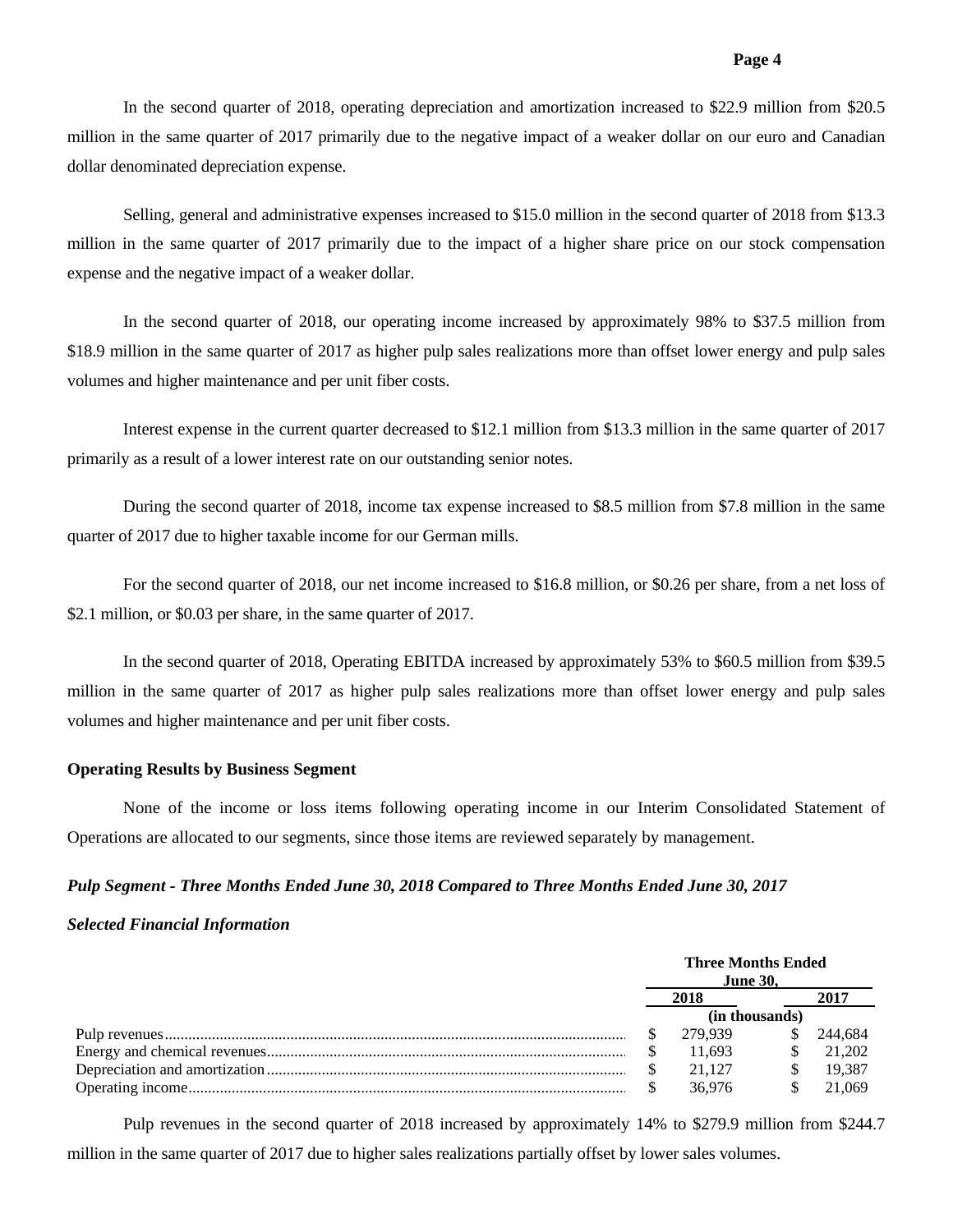Energy and chemical revenues decreased by approximately 45% to \$11.7 million in the second quarter of 2018 from \$21.2 million in the same quarter of 2017 due to lower production as a result of the maintenance downtime. Additionally, one of the turbines at the Stendal mill was taken offline for a scheduled major maintenance in April and did not resume service until late July 2018.

Pulp production decreased by approximately 15% to 309,668 ADMTs in the current quarter from 362,665 ADMTs in the same quarter of 2017. In the current quarter of 2018, we had an aggregate of 37 days (approximately 55,400 ADMTs) of annual maintenance downtime, of which 25 days (approximately 36,300 ADMTs) was at our Celgar mill and 12 days (approximately 19,100 ADMTs) was at our Stendal mill. The 25 days of maintenance downtime at the Celgar mill included 11 unplanned days primarily to complete additional identified maintenance inside the recovery boiler. This contributed to a slower restart of the mill than planned. In the second quarter of 2017, we had an aggregate of 22 days (approximately 32,500 ADMTs) of annual maintenance downtime, of which 20 days (approximately 28,700 ADMTs) was at our Celgar mill and two days (approximately 3,800 ADMTs) was at our Stendal mill.

We estimate that annual maintenance downtime in the current quarter adversely impacted our operating income by approximately \$59.1 million, comprised of approximately \$36.6 million in direct out-of-pocket expenses and the balance in reduced production. Many of our competitors that report their financial results using International Financial Reporting Standards capitalize their direct costs of maintenance downtime.

Pulp sales volumes decreased by approximately 13% to 338,308 ADMTs in the current quarter from 388,792 ADMTs in the same quarter of 2017 primarily due to lower production.

In the current quarter of 2018, list prices for NBSK pulp increased from the same quarter of 2017, largely as a result of overall steady demand. Average list prices for NBSK pulp in Europe were approximately \$1,200 per ADMT in the second quarter of 2018 compared to approximately \$880 per ADMT in the same quarter of 2017. Average list prices for NBSK pulp in China and North America were approximately \$910 per ADMT and \$1,310 per ADMT, respectively, in the current quarter compared to approximately \$670 per ADMT and \$1,093 per ADMT, respectively, in the same quarter of 2017. NBSK pulp prices are cyclical and are at or near record highs.

Average pulp sales realizations increased by approximately 32% to \$821 per ADMT in the second quarter of 2018 from approximately \$624 per ADMT in the same quarter of 2017 primarily due to higher list prices.

As a result of the effect of the dollar strengthening at the end of the current quarter against the euro and Canadian dollar on our dollar denominated cash and receivables held at our operations, we recorded a net overall positive impact of approximately \$1.5 million due to foreign exchange despite the negative impact of a weaker dollar on costs and expenses during the current quarter.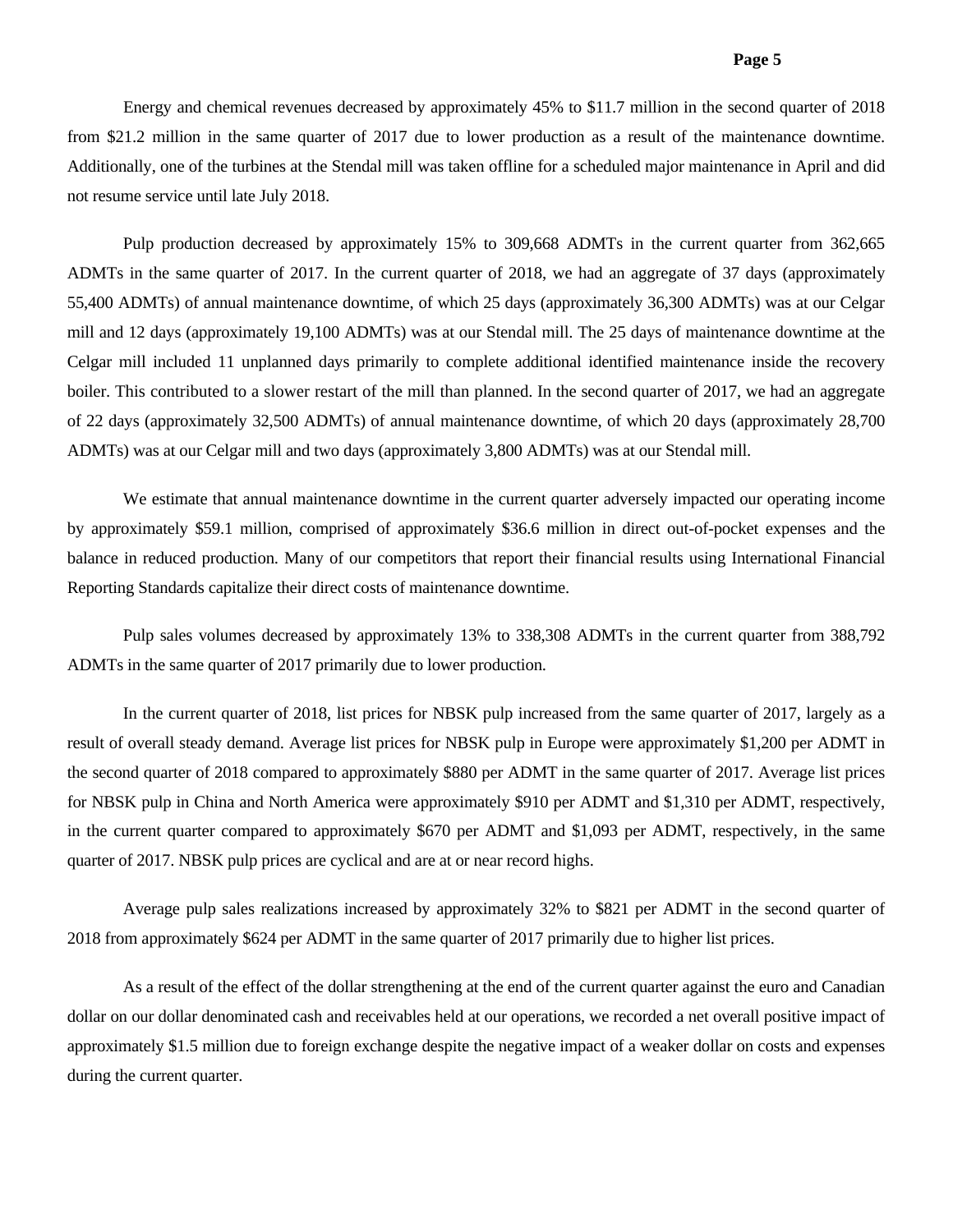Costs and expenses for our pulp segment in the current quarter increased by approximately 4% to \$255.2 million from \$244.8 million in the second quarter of 2017 primarily due to higher maintenance and per unit fiber costs partially offset by the impact of lower sales volumes.

On average, in the current quarter overall per unit fiber costs increased by approximately 19% from the same quarter of 2017 primarily as a result of the negative impact of a weaker dollar on our euro and Canadian dollar denominated fiber costs and strong demand. In the current quarter low producer inventories caused by unfavorable winter harvesting conditions and strong demand resulted in the higher prices. We currently expect a moderate decline in per unit fiber costs in the third quarter of 2018 as a result of improved harvesting conditions.

Transportation costs for our pulp segment decreased by approximately 12% to \$17.6 million in the current quarter from \$20.1 million in the same quarter of 2017 primarily due to lower sales volumes.

In the second quarter of 2018, pulp segment operating income increased by approximately 75% to \$37.0 million from \$21.1 million in the same quarter of 2017 as higher pulp sales realizations more than offset lower sales volumes, higher maintenance costs and higher per unit fiber costs.

# *Wood Products Segment - Three Months Ended June 30, 2018 Compared to Three Months Ended June 30, 2017 Selected Financial Information*

|  | <b>Three Months Ended</b><br><b>June 30.</b> |      |        |  |
|--|----------------------------------------------|------|--------|--|
|  | 2018                                         | 2017 |        |  |
|  | (in thousands)                               |      |        |  |
|  | 48.991                                       |      | 13.593 |  |
|  | 3.255                                        |      | 2.645  |  |
|  | 2.654                                        |      | 1.053  |  |
|  | 1.779                                        |      | 1.134  |  |
|  | 4.322                                        |      |        |  |

We entered into the wood products business on April 12, 2017.

In the second quarter of 2018, lumber revenues increased to \$49.0 million from \$13.6 million, due to higher sales volume and higher sales realizations. In the current quarter approximately 22% of sales volumes were in the U.S. market and substantially all remaining sales were in Europe, which such sales are generally made in euros.

Energy and wood residual revenues increased to \$5.9 million in the second quarter of 2018 from \$3.7 million in the same quarter of 2017 primarily due to higher sales volumes and the positive impact of a weaker dollar on our euro denominated revenues.

Production increased to 112.0 MMfbm of lumber in the current quarter from 67.5 MMfbm in the same quarter of 2017.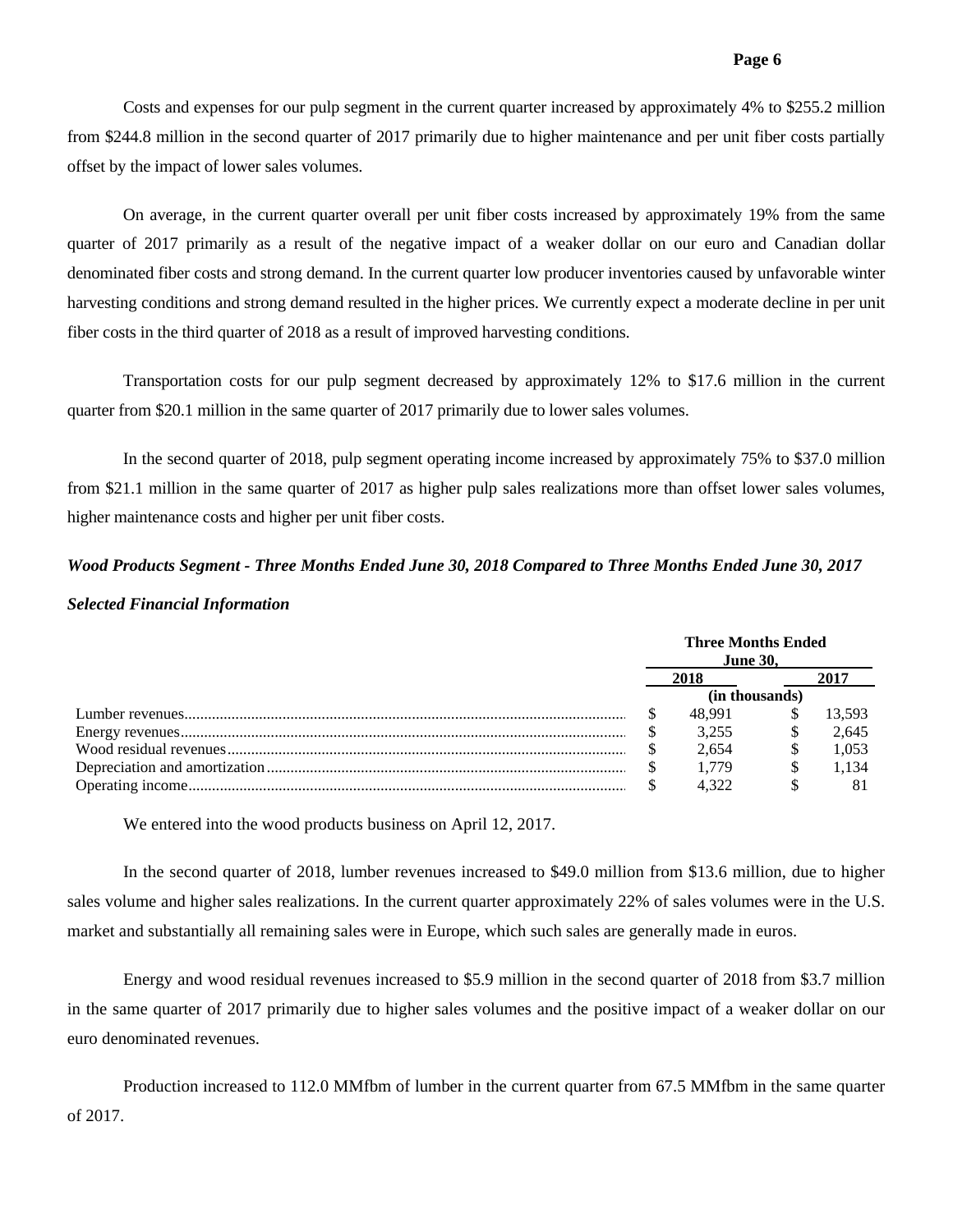Average lumber sales realizations increased by approximately 32% to \$433 per Mfbm in the second quarter of 2018 from approximately \$328 per Mfbm in the same quarter of 2017 primarily due to higher prices in Europe and increased sales to the U.S. where we realized higher sale prices.

Fiber costs are approximately 80% of our cash production costs. In the current quarter per unit fiber costs increased by approximately 17% from the same quarter of 2017 primarily as a result of the negative impact of a weaker dollar on our euro denominated fiber costs and strong demand. In the current quarter low producer inventories caused by unfavorable winter harvesting conditions and strong demand resulted in higher prices. We currently expect a moderate decline in per unit fiber costs in the third quarter of 2018 as a result of improved harvesting conditions.

Transportation costs for our wood products segment increased to \$5.9 million in the current quarter from \$0.8 million in the same quarter of 2017 primarily due to higher sales volumes and higher sales to the U.S.

In the second quarter of 2018, our wood products segment operating income increased to \$4.3 million from \$0.1 million in the same quarter of 2017 primarily due to higher lumber sales realizations partially offset by higher transportation and per unit fiber costs.

#### **Six Months Ended June 30, 2018 Compared to Six Months Ended June 30, 2017**

#### *Consolidated - Six Months Ended June 30, 2018 Compared to Six Months Ended June 30, 2017*

Total revenues for the first half of 2018 increased by approximately 36% to \$714.4 million from \$526.0 million in the first half of 2017 primarily due to a 33% increase in pulp sales realizations and the inclusion of an additional \$91.3 million of wood products segment revenues.

Costs and expenses in the first half of 2018 increased by approximately 29% to \$600.9 million from \$465.8 million in the first half of 2017 primarily due to additional costs and expenses from our wood products segment, the negative impact of a weaker dollar on our euro denominated costs and expenses and higher maintenance and per unit fiber costs partially offset by lower pulp sales volumes.

In the first half of 2018, operating depreciation and amortization increased to \$46.1 million from \$39.6 million in the same period of 2017 primarily due to the negative impact of a weaker dollar on our euro denominated depreciation expense and the inclusion of depreciation for the wood products segment for the full period.

Selling, general and administrative expenses increased to \$29.4 million in the first half of 2018 from \$23.0 million in the same period of 2017 primarily due to the inclusion of our wood products segment for the full period and the negative impact of a weaker dollar.

In the first half of 2018, operating income increased by approximately 89% to \$113.5 million from \$60.2 million in the same period of 2017 as higher pulp sales realizations more than offset lower energy and pulp sales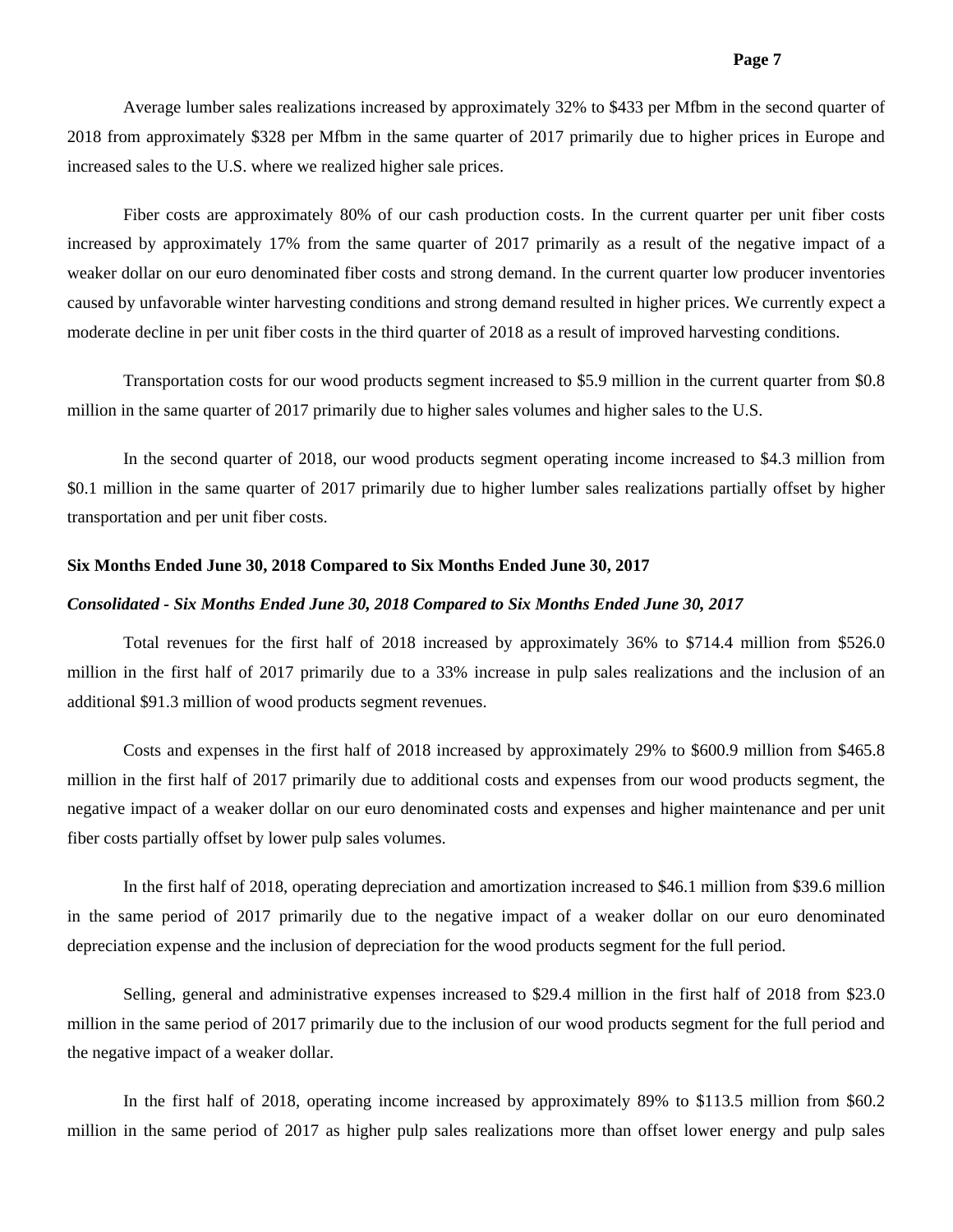volumes, the negative impact of a weaker dollar on our euro denominated costs and expenses and higher maintenance and per unit fiber costs.

In December 2017, we issued \$300.0 million of 5.50% senior notes due 2026, referred to as the "2026 Senior Notes" and, on January 5, 2018, we utilized the proceeds, together with cash on hand, to redeem \$300.0 million of our 7.75% senior notes due 2022 at a cost, including premium, of \$317.4 million and recorded a loss on such redemption of \$21.5 million (being \$0.33 per share).

Interest expense in the first half of 2018 decreased to \$24.2 million from \$27.2 million in the same period of 2017 primarily as a result of a lower interest rate on our outstanding senior notes.

In the first half of 2018, we recognized an expense of \$7.0 million, or \$0.11 per share, in connection with the legal cost award made by the tribunal in our claim against the Government of Canada under the North American Free Trade Agreement, referred to as "NAFTA".

During the first half of 2018, income tax expense increased to \$18.0 million from \$15.3 million in the same period of 2017 due to higher taxable income for our German mills.

For the first half of 2018, after giving effect to costs of \$28.5 million, or \$0.44 per basic and \$0.43 per diluted share, for the redemption of senior notes and the NAFTA legal cost award, our net income increased to \$42.4 million, or \$0.65 per share, from \$7.6 million, or \$0.12 per share, after giving effect to costs of \$10.7 million for the redemption of senior notes in the same period of 2017.

In the first half of 2018, Operating EBITDA increased by approximately 60% to \$159.9 million from \$100.1 million in the same period of 2017 as higher pulp sales realizations more than offset lower energy and pulp sales volumes, the negative impact of a weaker dollar relative to the euro and higher maintenance and per unit fiber costs.

#### **Liquidity and Capital Resources**

The following table is a summary of our cash flows for the periods indicated:

|      |                | <b>Six Months Ended</b><br><b>June 30,</b> |           |  |
|------|----------------|--------------------------------------------|-----------|--|
| 2018 |                |                                            | 2017      |  |
|      |                | (in thousands)                             |           |  |
|      | 162.122        | \$                                         | 69.470    |  |
|      | (45,092)       |                                            | (89, 862) |  |
|      | $18.453^{(1)}$ |                                            | 17,705    |  |
|      | (9,300)        |                                            | 6,434     |  |
|      | 126.183        |                                            | 3.747     |  |
|      |                |                                            |           |  |

(1) Excludes restricted cash of \$317.4 million used for the redemption of 2022 Senior Notes.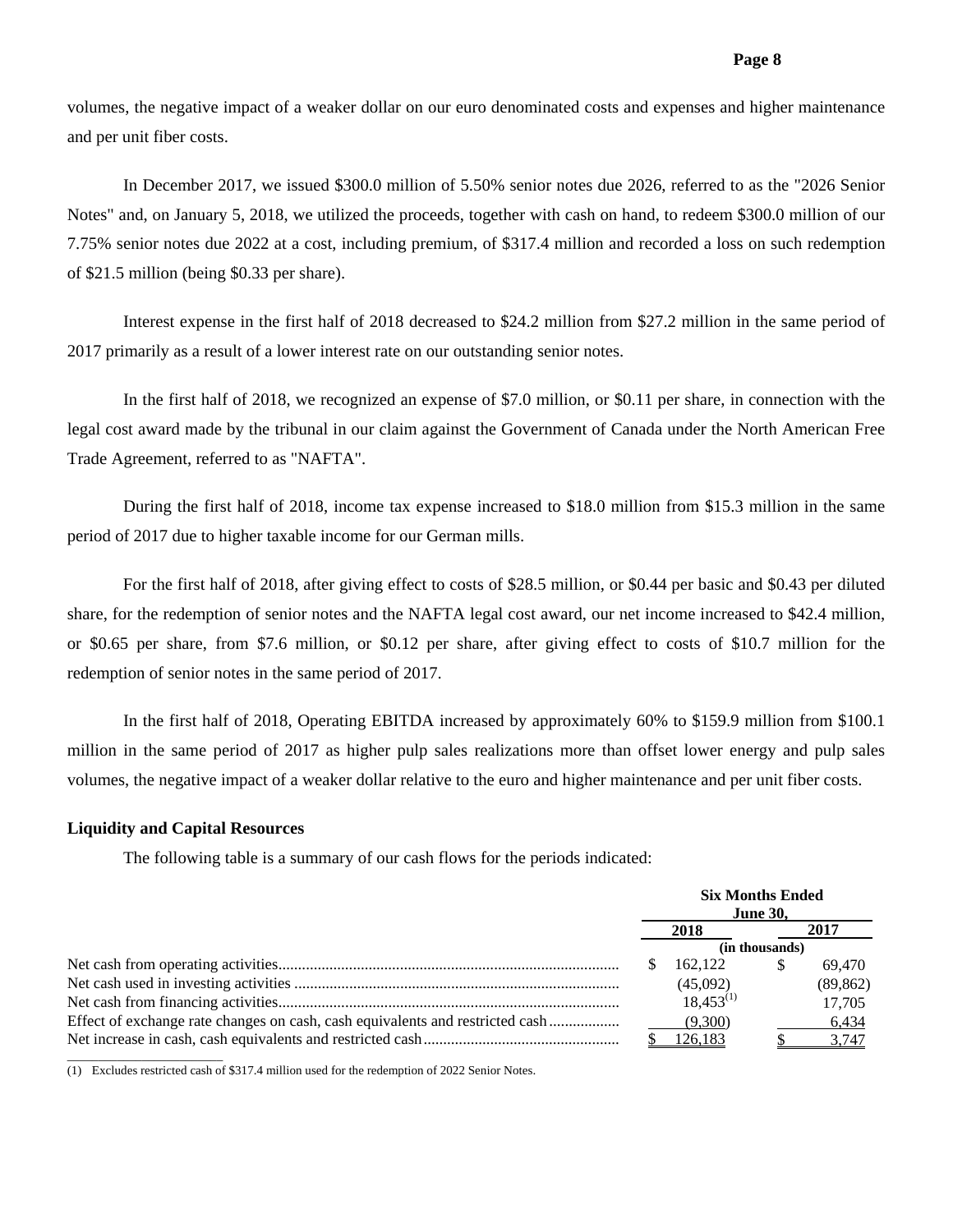**June 30, December 31, 2018 2018** 2017 **(in thousands) Financial Position**  Cash and cash equivalents ................................................................................................... \$ 269,482 \$ 143,299(1) Working capital ................................................................................................................... \$ 473,092 \$ 421,873 Total assets .......................................................................................................................... \$ 1,522,389 \$ 1,407,271(1) Long-term liabilities ............................................................................................................ \$ 795,416 \$ 743,578 Total equity ......................................................................................................................... \$ 538,502 \$ 550,666 \_\_\_\_\_\_\_\_\_\_\_\_\_\_\_\_\_\_\_\_\_\_\_\_\_

The following table is a summary of selected financial information as at the dates indicated:

(1) Excludes restricted cash of \$317.4 million used for the redemption of 2022 Senior Notes.

As at June 30, 2018, we had approximately \$153.2 million available under our revolving credit facilities.

#### **Earnings Release Call**

 In conjunction with this release, Mercer International Inc. will host a conference call, which will be simultaneously broadcast live over the Internet. Management will host the call, which is scheduled for July 27, 2018 at 10:00 AM (Eastern Daylight Time). Listeners can access the conference call live and archived for 30 days over the Internet at http://edge.media-server.com/m6/p/cxqhhomm or through a link on the company's home page at http://www.mercerint.com. Please allow 15 minutes prior to the call to visit the site and download and install any necessary audio software.

Mercer International Inc. is a global forest products company with operations in Germany and Canada with consolidated annual production capacity of 1.5 million tonnes of NBSK pulp and 550 million board feet of lumber. To obtain further information on the company, please visit its web site at http://www.mercerint.com.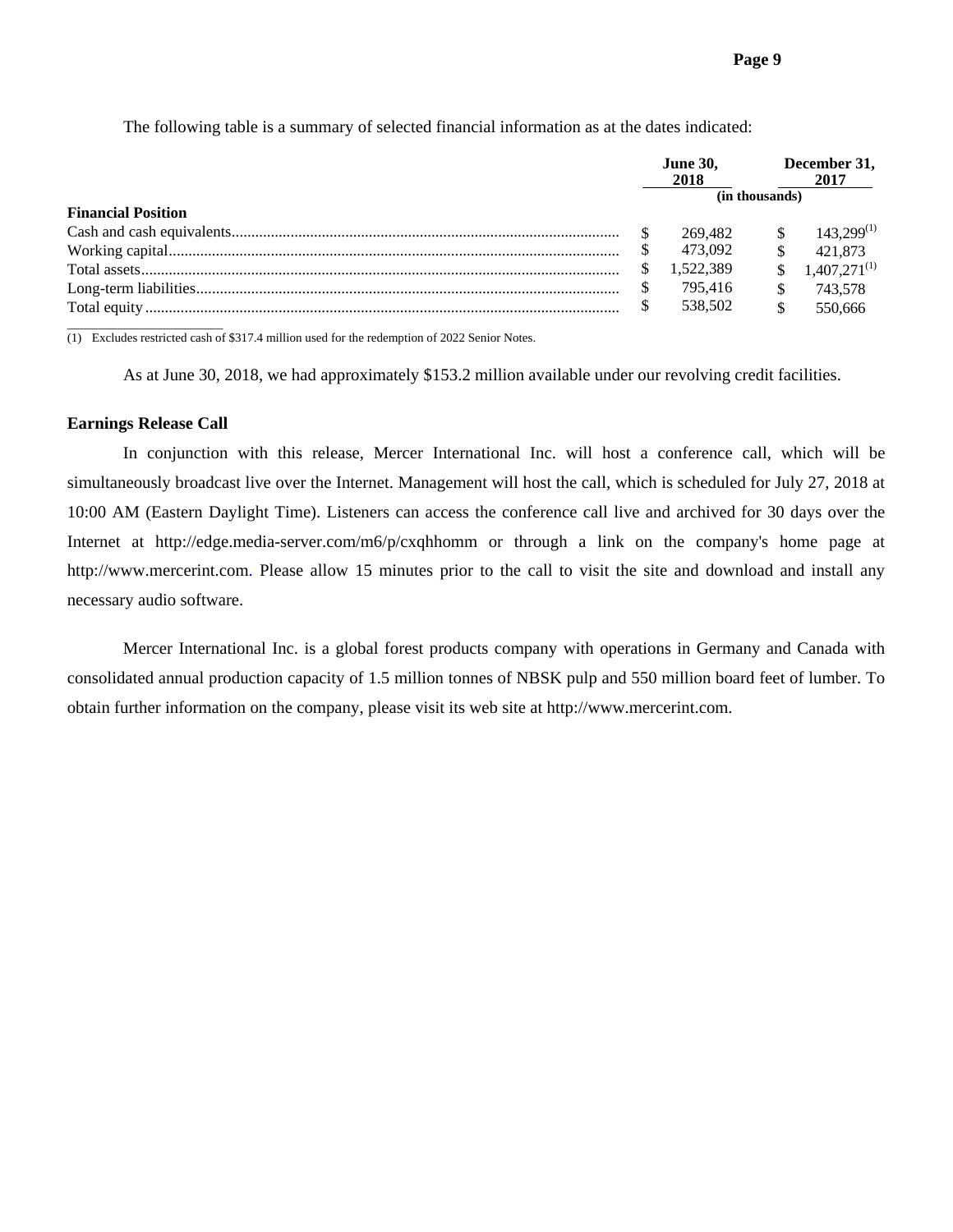## **Page 10**

*The preceding includes forward looking statements which involve known and unknown risks and uncertainties*  which may cause our actual results in future periods to differ materially from forecasted results. Words such as *"expects", "anticipates", "projects", "intends", "designed", "will", "believes", "estimates", "may", "could" and variations of such words and similar expressions are intended to identify such forward-looking statements. Among those factors which could cause actual results to differ materially are the following: the highly cyclical nature of our business, raw material costs, our level of indebtedness, competition, foreign exchange and interest rate fluctuations, our use of derivatives, expenditures for capital projects, environmental regulation and compliance, disruptions to our production, market conditions and other risk factors listed from time to time in our SEC reports.* 

#### APPROVED BY:

Jimmy S.H. Lee Executive Chairman (604) 684-1099

David M. Gandossi Chief Executive Officer (604) 684-1099

## -FINANCIAL TABLES FOLLOW-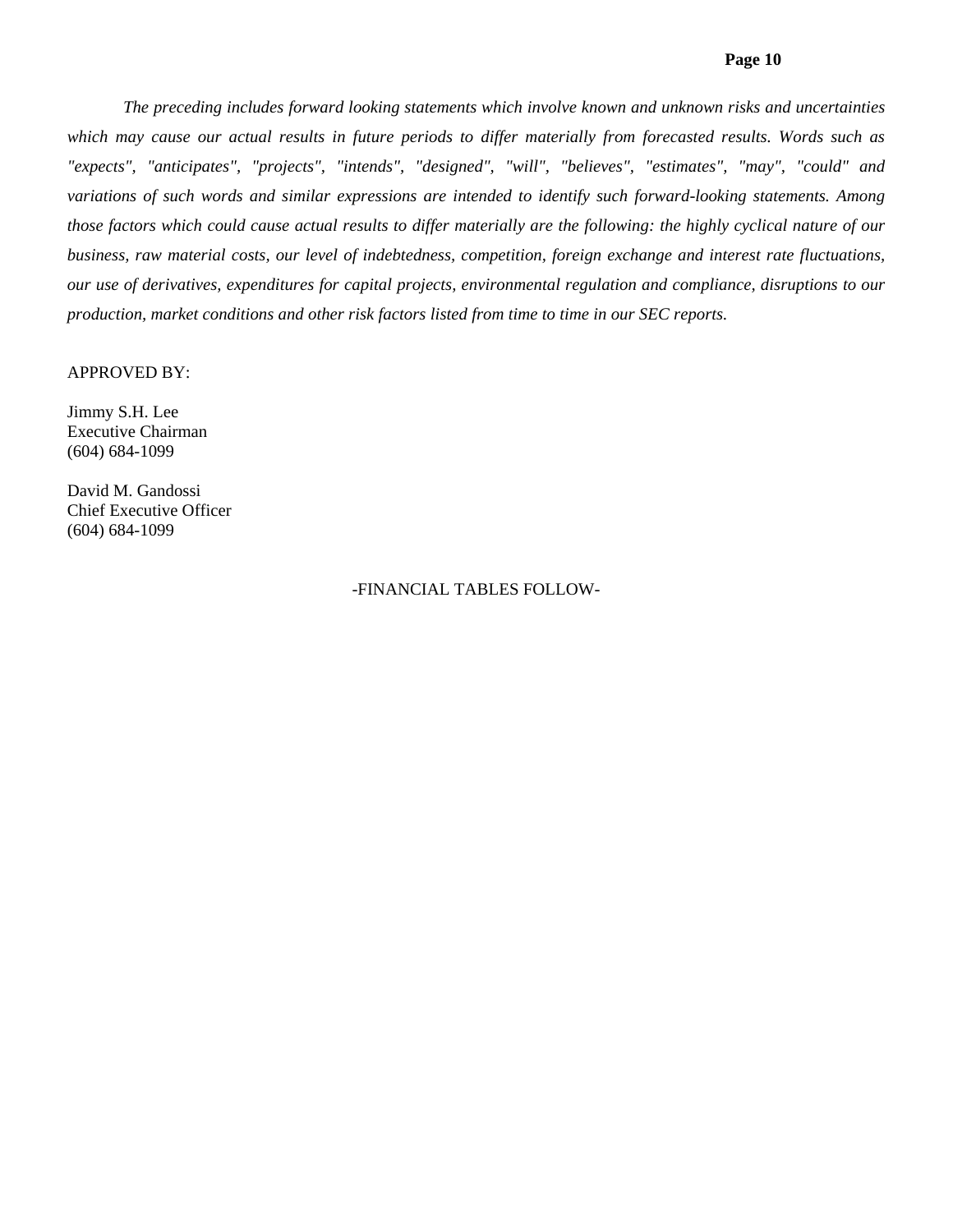# **MERCER INTERNATIONAL INC. INTERIM CONSOLIDATED STATEMENTS OF OPERATIONS (Unaudited) (In thousands, except per share data)**

|                                                          | <b>Three Months Ended</b><br><b>June 30,</b> |              |              | <b>Six Months Ended</b><br><b>June 30,</b> |            |  |           |
|----------------------------------------------------------|----------------------------------------------|--------------|--------------|--------------------------------------------|------------|--|-----------|
|                                                          | 2018                                         |              | 2017         |                                            | 2018       |  | 2017      |
|                                                          |                                              |              |              |                                            |            |  |           |
| Revenues                                                 | \$<br>346,532                                | $\mathbb{S}$ | 283,177      | $\mathbb{S}$                               | 714,435 \$ |  | 525,961   |
| Costs and expenses                                       |                                              |              |              |                                            |            |  |           |
| Operating costs, excluding depreciation and amortization | 271,134                                      |              | 230,534      |                                            | 525,419    |  | 403,130   |
| Operating depreciation and amortization                  | 22,906                                       |              | 20,521       |                                            | 46,115     |  | 39,637    |
| Selling, general and administrative expenses             | 15,016                                       |              | 13,259       |                                            | 29,377     |  | 22,985    |
| Operating income                                         | 37,476                                       |              | 18,863       |                                            | 113,524    |  | 60,209    |
|                                                          |                                              |              |              |                                            |            |  |           |
| Other income (expenses)                                  |                                              |              |              |                                            |            |  |           |
| Interest expense                                         | (12, 128)                                    |              | (13,320)     |                                            | (24, 243)  |  | (27, 199) |
| Loss on settlement of debt                               |                                              |              |              |                                            | (21, 515)  |  | (10,696)  |
| Legal cost award                                         |                                              |              |              |                                            | (6,951)    |  |           |
| Other income (expenses)                                  | (132)                                        |              | 137          |                                            | (369)      |  | 573       |
| Total other expenses                                     | (12,260)                                     |              | (13, 183)    |                                            | (53,078)   |  | (37, 322) |
| Income before provision for income taxes                 | 25,216                                       |              | 5,680        |                                            | 60,446     |  | 22,887    |
| Provision for income taxes                               | (8,461)                                      |              | (7, 784)     |                                            | (18,042)   |  | (15,265)  |
| Net income (loss)                                        | \$<br>$16,755$ \$                            |              | $(2,104)$ \$ |                                            | 42,404 \$  |  | 7,622     |
|                                                          |                                              |              |              |                                            |            |  |           |
| Net income (loss) per common share                       |                                              |              |              |                                            |            |  |           |
| Basic and diluted                                        | \$<br>0.26                                   | \$           | $(0.03)$ \$  |                                            | $0.65$ \$  |  | 0.12      |
|                                                          |                                              |              |              |                                            |            |  |           |
| Dividends declared per common share                      | \$<br>0.125                                  | \$           | 0.115        | \$                                         | $0.250$ \$ |  | 0.230     |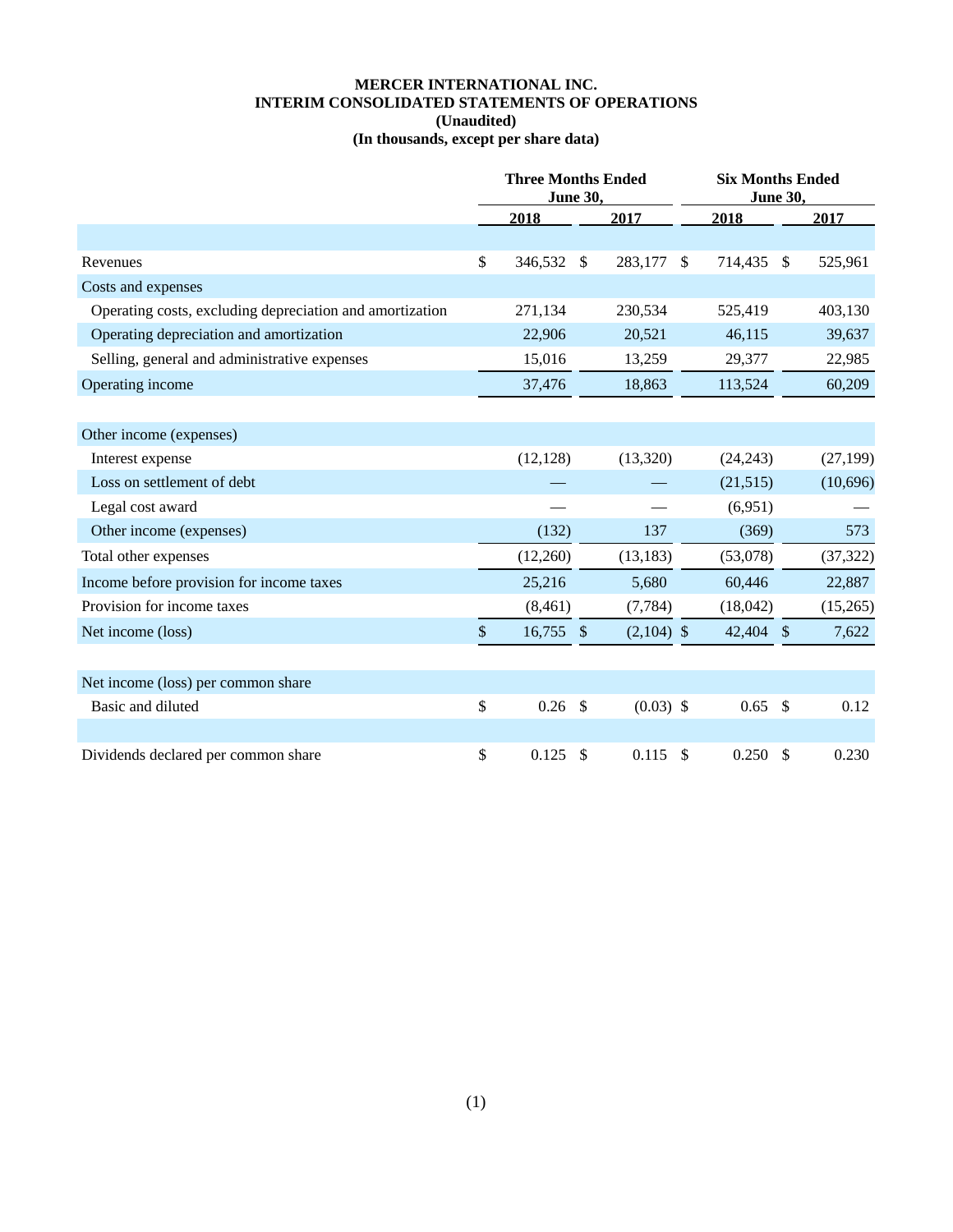## **MERCER INTERNATIONAL INC. INTERIM CONSOLIDATED BALANCE SHEETS (Unaudited) (In thousands, except share and per share data)**

|                                                         | <b>June 30,</b><br>2018 |            |                           | December 31,<br>2017 |
|---------------------------------------------------------|-------------------------|------------|---------------------------|----------------------|
| <b>ASSETS</b>                                           |                         |            |                           |                      |
| Current assets                                          |                         |            |                           |                      |
| Cash and cash equivalents                               | $\sqrt{\ }$             | 269,482 \$ |                           | 143,299              |
| Restricted cash to redeem senior notes                  |                         |            |                           | 317,439              |
| Accounts receivable                                     |                         | 190,807    |                           | 206,027              |
| <b>Inventories</b>                                      |                         | 189,233    |                           | 176,601              |
| Prepaid expenses and other                              |                         | 12,041     |                           | 8,973                |
| Total current assets                                    |                         | 661,563    |                           | 852,339              |
|                                                         |                         |            |                           |                      |
| Property, plant and equipment, net                      |                         | 836,116    |                           | 844,848              |
| Intangible and other assets                             |                         | 23,299     |                           | 26,147               |
| Deferred income tax                                     |                         | 1,411      |                           | 1,376                |
| Total assets                                            | $\$$                    | 1,522,389  | $\sqrt$                   | 1,724,710            |
|                                                         |                         |            |                           |                      |
| <b>LIABILITIES AND SHAREHOLDERS' EQUITY</b>             |                         |            |                           |                      |
| <b>Current liabilities</b>                              |                         |            |                           |                      |
| Accounts payable and other                              | $\mathbb{S}$            | 187,532 \$ |                           | 133,557              |
| Pension and other post-retirement benefit obligations   |                         | 939        |                           | 985                  |
| Senior notes to be redeemed with restricted cash        |                         |            |                           | 295,924              |
| Total current liabilities                               |                         | 188,471    |                           | 430,466              |
| Debt                                                    |                         | 699,261    |                           | 662,997              |
| Pension and other post-retirement benefit obligations   |                         | 21,579     |                           | 21,156               |
| Capital leases and other                                |                         | 37,671     |                           | 27,464               |
| Deferred income tax                                     |                         | 36,905     |                           | 31,961               |
| <b>Total liabilities</b>                                |                         | 983,887    |                           | 1,174,044            |
|                                                         |                         |            |                           |                      |
| Shareholders' equity                                    |                         |            |                           |                      |
| Common shares \$1 par value; 200,000,000 authorized;    |                         |            |                           |                      |
| 65,202,000 issued and outstanding $(2017 - 65,017,000)$ |                         | 65,171     |                           | 64,974               |
| Additional paid-in capital                              |                         | 340,450    |                           | 338,695              |
| Retained earnings                                       |                         | 232,105    |                           | 205,998              |
| Accumulated other comprehensive loss                    |                         | (99, 224)  |                           | (59,001)             |
| Total shareholders' equity                              |                         | 538,502    |                           | 550,666              |
| Total liabilities and shareholders' equity              | \$                      | 1,522,389  | $\boldsymbol{\mathsf{S}}$ | 1,724,710            |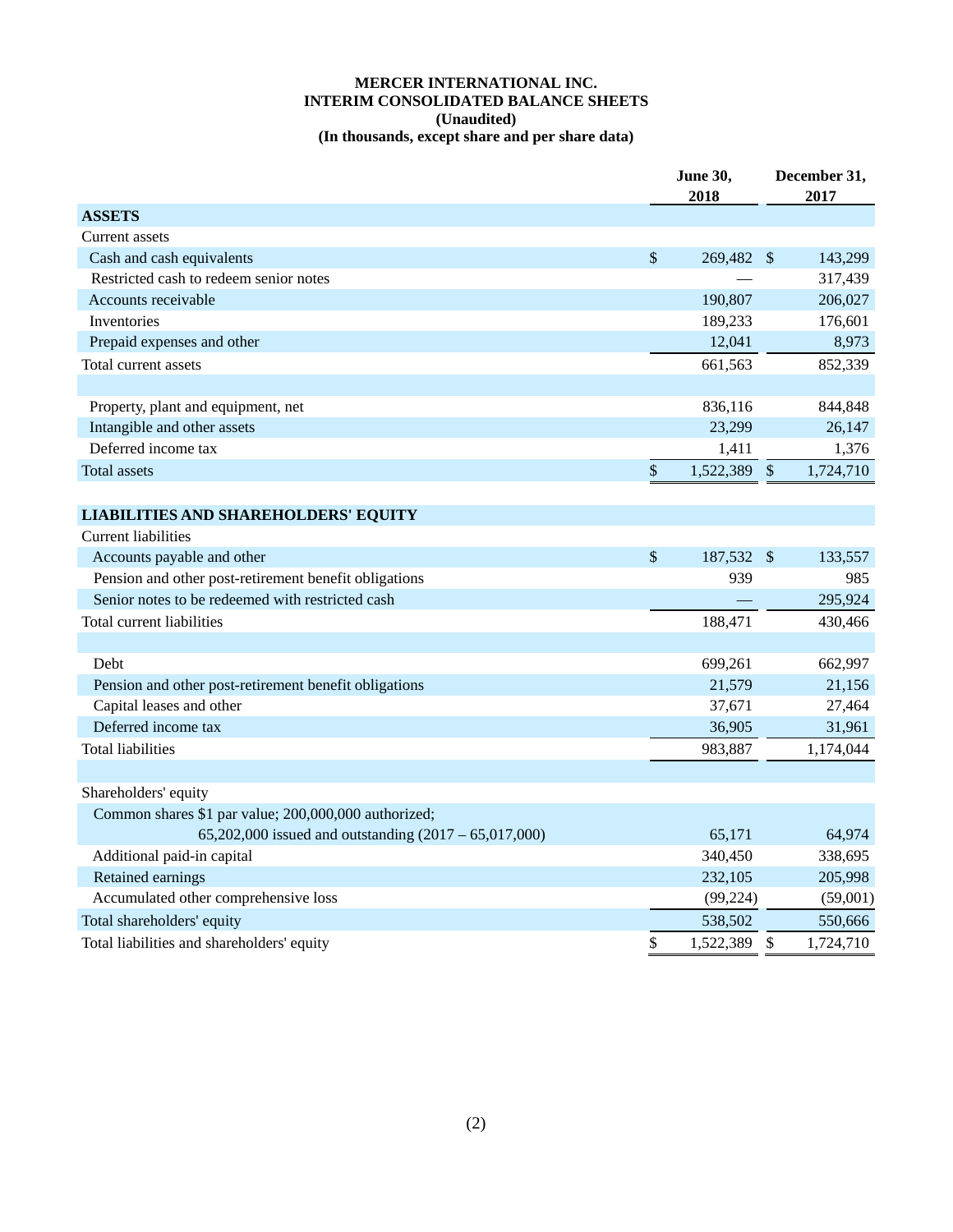## **MERCER INTERNATIONAL INC. INTERIM CONSOLIDATED STATEMENTS OF CASH FLOWS (Unaudited) (In thousands)**

|                                                                          | <b>Three Months Ended</b><br><b>June 30,</b> |                           |              |               | <b>Six Months Ended</b><br>June 30, |                           |            |  |
|--------------------------------------------------------------------------|----------------------------------------------|---------------------------|--------------|---------------|-------------------------------------|---------------------------|------------|--|
|                                                                          | 2018                                         |                           | 2017         |               | 2018                                |                           | 2017       |  |
| Cash flows from (used in) operating activities                           |                                              |                           |              |               |                                     |                           |            |  |
| Net income (loss)                                                        | \$<br>16,755                                 | $\mathcal{S}$             | $(2,104)$ \$ |               | 42,404                              | $\mathcal{S}$             | 7,622      |  |
| Adjustments to reconcile net income (loss) to cash flows                 |                                              |                           |              |               |                                     |                           |            |  |
| from operating activities                                                |                                              |                           |              |               |                                     |                           |            |  |
| Depreciation and amortization                                            | 23,014                                       |                           | 20,625       |               | 46,333                              |                           | 39,846     |  |
| Deferred income tax provision                                            | 1,204                                        |                           | 4,196        |               | 6,016                               |                           | 8,405      |  |
| Loss on settlement of debt                                               |                                              |                           |              |               | 21,515                              |                           | 10,696     |  |
| Defined benefit pension plan and other post-retirement                   |                                              |                           |              |               |                                     |                           |            |  |
| benefit plan expense                                                     | 432                                          |                           | 540          |               | 871                                 |                           | 1,066      |  |
| Stock compensation expense                                               | 1,759                                        |                           | 912          |               | 1,952                               |                           | 751        |  |
| Other                                                                    | 1,311                                        |                           | (153)        |               | 2,131                               |                           | 525        |  |
| Defined benefit pension plan and other post-retirement                   |                                              |                           |              |               |                                     |                           |            |  |
| benefit plan contributions                                               | (60)                                         |                           | (319)        |               | (105)                               |                           | (851)      |  |
| Changes in working capital                                               |                                              |                           |              |               |                                     |                           |            |  |
| Accounts receivable                                                      | 13,475                                       |                           | (37, 426)    |               | 8,343                               |                           | (43, 714)  |  |
| Inventories                                                              | (12, 221)                                    |                           | (5,294)      |               | (19,043)                            |                           | 4,131      |  |
| Accounts payable and accrued expenses                                    | 36,906                                       |                           | 36,954       |               | 54,933                              |                           | 43,835     |  |
| Other                                                                    | 3,170                                        |                           | (1,846)      |               | (3,228)                             |                           | (2,842)    |  |
| Net cash from (used in) operating activities                             | 85,745                                       |                           | 16,085       |               | 162,122                             |                           | 69,470     |  |
| Cash flows from (used in) investing activities                           |                                              |                           |              |               |                                     |                           |            |  |
| Purchase of property, plant and equipment                                | (28, 655)                                    |                           | (19,743)     |               | (44, 839)                           |                           | (27,907)   |  |
| Purchase of intangible assets                                            | (153)                                        |                           | (165)        |               | (320)                               |                           | (405)      |  |
| <b>Acquisition of Friesau Facility</b>                                   |                                              |                           | (61, 627)    |               |                                     |                           | (61, 627)  |  |
| Other                                                                    | 67                                           |                           | 77           |               | 67                                  |                           | 77         |  |
| Net cash from (used in) investing activities                             | (28, 741)                                    |                           | (81, 458)    |               | (45,092)                            |                           | (89, 862)  |  |
|                                                                          |                                              |                           |              |               |                                     |                           |            |  |
| Cash flows from (used in) financing activities                           |                                              |                           |              |               |                                     |                           |            |  |
| Redemption of senior notes                                               |                                              |                           |              |               | (317, 439)                          |                           | (234, 945) |  |
| Proceeds from issuance of notes                                          |                                              |                           |              |               |                                     |                           | 250,000    |  |
| Proceeds from revolving credit facilities, net                           | 17,665                                       |                           | 26,525       |               | 37,736                              |                           | 26,525     |  |
| Dividend payments                                                        | (8,147)                                      |                           | (7, 472)     |               | (16,274)                            |                           | (14, 912)  |  |
| Payment of interest rate derivative liability                            |                                              |                           | (3,789)      |               |                                     |                           | (3,789)    |  |
| Payment of debt issuance costs                                           |                                              |                           | (1,008)      |               | (1,390)                             |                           | (6,132)    |  |
| Other                                                                    | (771)                                        |                           | 1,879        |               | (1,619)                             |                           | 958        |  |
| Net cash from (used in) financing activities                             | 8,747                                        |                           | 16,135       |               | (298, 986)                          |                           | 17,705     |  |
| Effect of exchange rate changes on cash, cash equivalents and            |                                              |                           |              |               |                                     |                           |            |  |
| restricted cash                                                          | (9,835)                                      |                           | 5,916        |               | (9,300)                             |                           | 6,434      |  |
| Net increase (decrease) in cash, cash equivalents and restricted<br>cash | 55,916                                       |                           | (43, 322)    |               | (191, 256)                          |                           | 3,747      |  |
| Cash, cash equivalents and restricted cash, beginning of period          | 213,566                                      |                           | 187,965      |               | 460,738                             |                           | 140,896    |  |
| Cash, cash equivalents and restricted cash, end of period                | \$<br>269,482                                | $\boldsymbol{\mathsf{S}}$ | 144,643      | \$            | 269,482                             | \$                        | 144,643    |  |
| Supplemental cash flow disclosure                                        |                                              |                           |              |               |                                     |                           |            |  |
| Cash paid for interest                                                   | \$<br>4,424                                  | $\sqrt$                   | 16,425       | $\frac{1}{2}$ | 15,696                              | $\sqrt[6]{\frac{1}{2}}$   | 20,881     |  |
| Cash paid for income taxes                                               | \$<br>2,742                                  | \$                        | 2,677        | \$            | 4,220                               | $\boldsymbol{\mathsf{S}}$ | 5,204      |  |
|                                                                          |                                              |                           |              |               |                                     |                           |            |  |